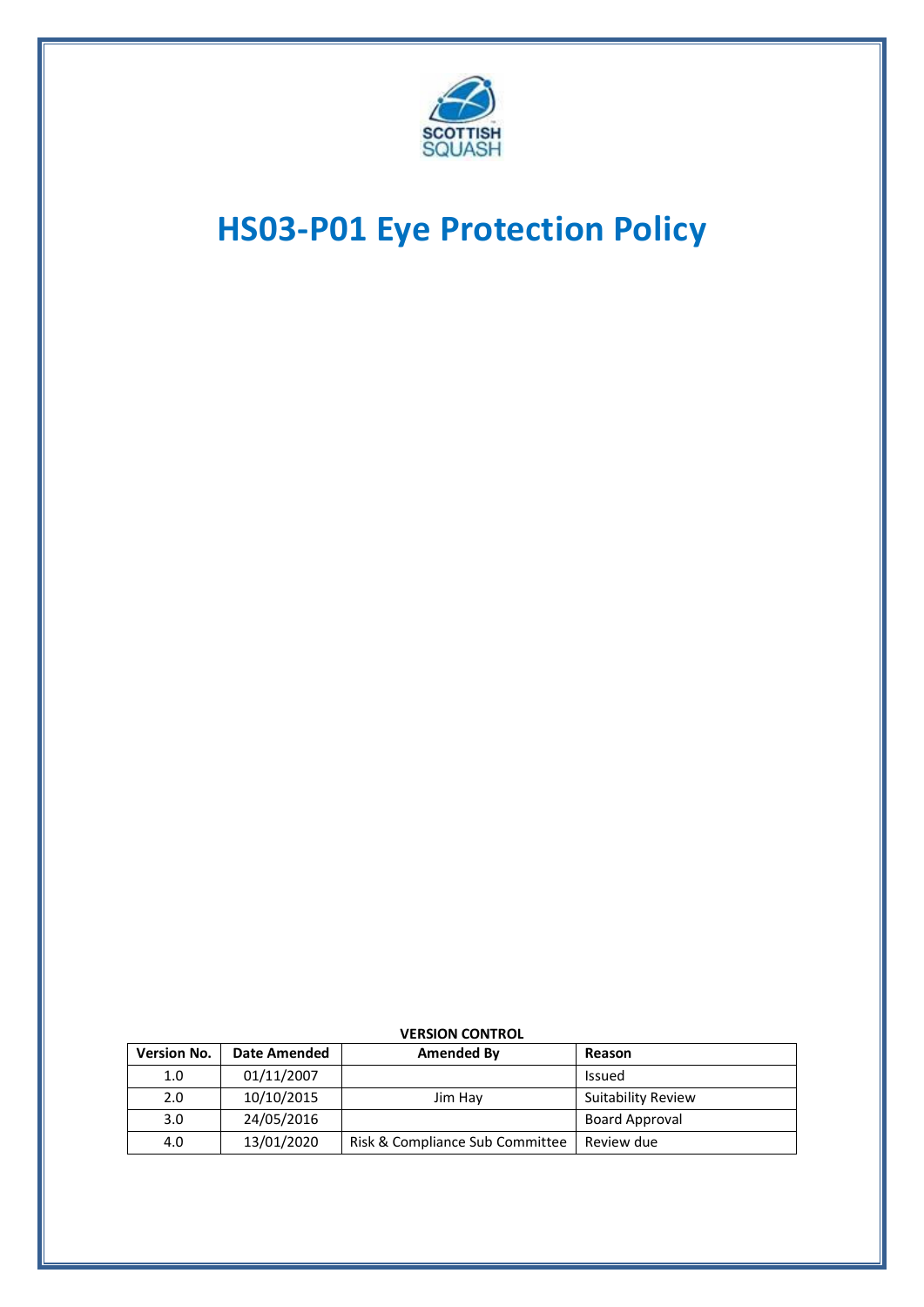#### **STATEMENT 1**

All players who are under 19 years of age are required to wear approved eye protection whenever they participate in Scottish Squash sanctioned events and competitions (including Scottish Squash sanctioned doubles events), coaching courses or any other organised squash related activity which is endorsed by Scottish Squash. This policy only applies to activities that take place on a squash court and involve squash rackets and balls.

# **STATEMENT 2**

The World Squash Federation stipulates that it is required in the Rules of Squash that, in doubles, eye protection manufactured to an appropriate National Safety Standard is worn properly over the eyes at all times during play.

# **STATEMENT 3**

All Scottish Squash accredited coaches who are employed or contracted to Scottish Squash will ensure that all players aged under 19 years, under their supervision, wear approved eye protection. This policy only applies to activities that take place on a squash court and involve squash rackets and balls.

The wearing of approved eye protection will apply to all activities which take place on a squash court involving rackets and balls during the period when players aged under 19, or those playing doubles squash, are officially under the supervision of a Scottish Squash employee or contracted supervisor. For the avoidance of doubt this also covers any pre match warm up

## **SCOTTISH REPRESENTATIVE TEAMS**

Any player selected to represent Scotland in a team or squad (aged under 19 years or playing doubles squash) must wear approved eye protection, which complies with Scottish Squash's requirements. This will apply to European/World/Commonwealth, Home International Championships and any other teams selected to represent Scotland.

## **THE USE OF EYE PROTECTION**

1. Only eyewear which complies with this Eye Protection Policy will be deemed suitable by Scottish Squash.

2. Protective eyewear must be worn in a manner which will protect the eyes from impact from a racket or a squash ball.

3. If a player, aged under 19 plays in a Scottish Squash sanctioned senior squash event this policy will apply.

4. Any junior squash players (aged under 19 years) representing Scotland or Scottish Squash overseas will be expected to adhere to this Eye Protection Policy.

5. It is the responsibility of the player to ensure that the quality of the product worn is satisfactory for the purpose.

## **SCOTTISH SQUASH DISCLAIMER**

Whilst every effort has been made to ensure the information in this policy is accurate, Scottish Squash cannot accept responsibility for any inaccuracies which could cause a person to be misled or be misinformed. Independent and or professional help should be sought when deemed necessary.